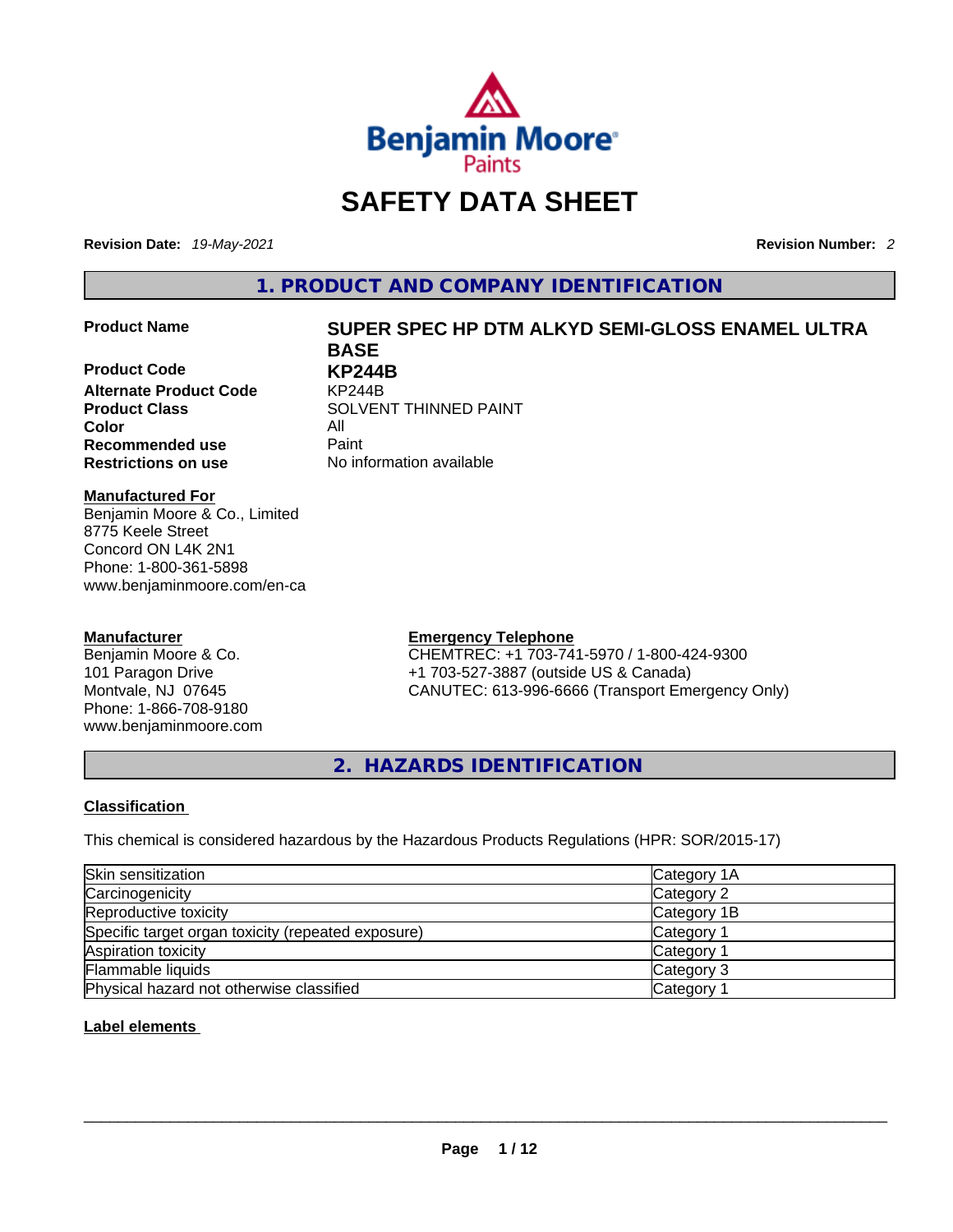#### **Danger**

#### **Hazard statements**

May cause an allergic skin reaction Suspected of causing cancer May damage fertility or the unborn child Causes damage to organs through prolonged or repeated exposure May be fatal if swallowed and enters airways Flammable liquid and vapor Risk of spontaneous combustion



**Appearance** liquid **Odor** solvent

#### **Precautionary Statements - Prevention**

Obtain special instructions before use Do not handle until all safety precautions have been read and understood Use personal protective equipment as required Contaminated work clothing should not be allowed out of the workplace Wear protective gloves Do not breathe dust/fume/gas/mist/vapors/spray Wash face, hands and any exposed skin thoroughly after handling Do not eat, drink or smoke when using this product Keep away from heat, hot surfaces, sparks, open flames and other ignition sources. No smoking Keep container tightly closed Ground/bond container and receiving equipment Use explosion-proof electrical/ventilating/lighting/equipment Use only non-sparking tools Take precautionary measures against static discharge Immediately after use, place rags, steel wool or waste used with this product in a sealed water-filled metal container or lay flat to dry. **Precautionary Statements - Response** IF exposed or concerned: Get medical advice/attention

**Skin**

If skin irritation or rash occurs: Get medical advice/attention

Wash contaminated clothing before reuse

IF ON SKIN (or hair): Remove/Take off immediately all contaminated clothing. Rinse skin with water/shower **Ingestion**

IF SWALLOWED: Immediately call a POISON CENTER or doctor/physician

Do NOT induce vomiting

#### **Fire**

In case of fire: Use CO2, dry chemical, or foam for extinction

#### **Precautionary Statements - Storage**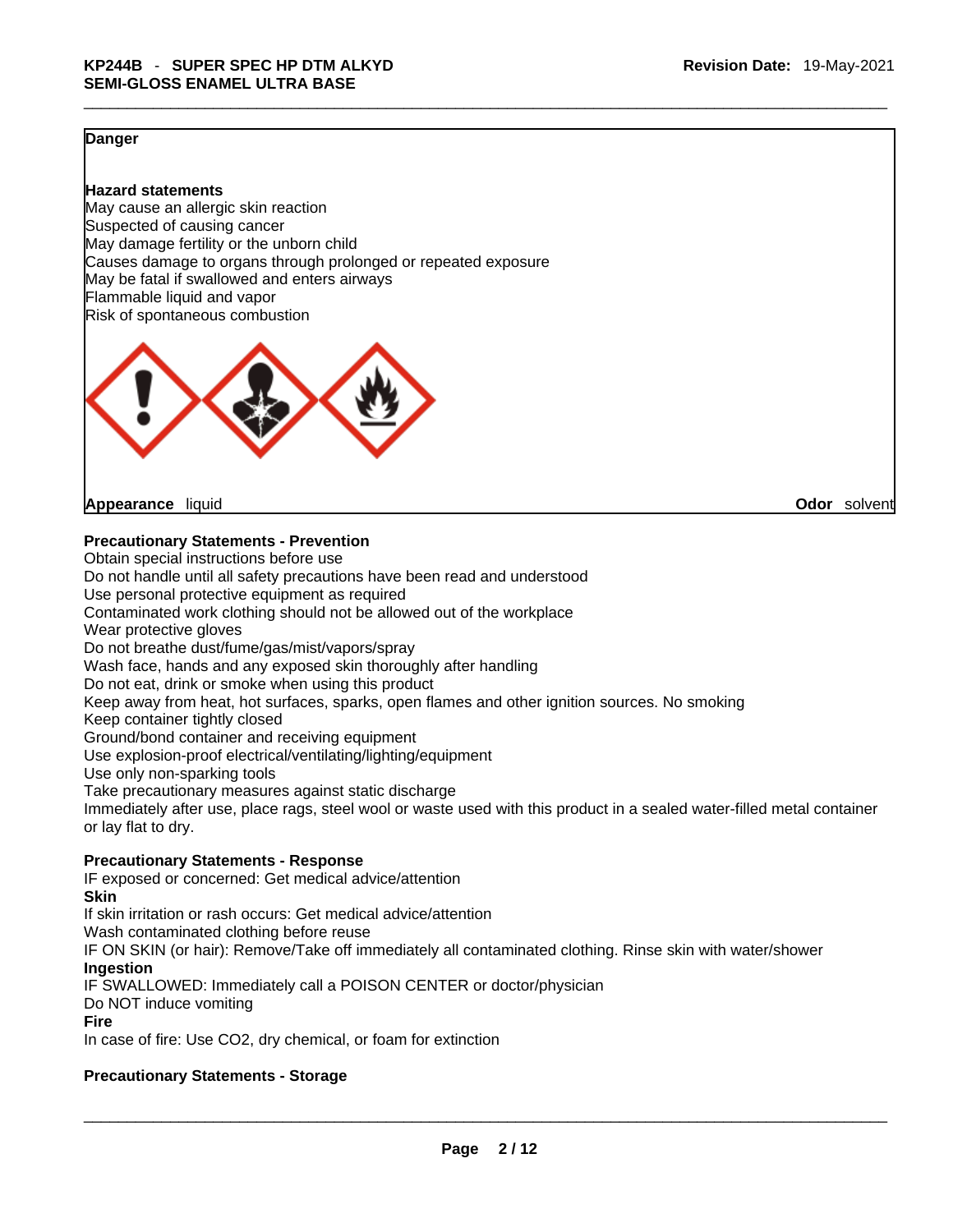### Store locked up Store in a well-ventilated place. Keep cool

#### **Precautionary Statements - Disposal**

Dispose of contents/container to an approved waste disposal plant

Materials such as rags used with this product may begin to burn by themselves. After use, put rags in water or lay flat to dry, then discard.

#### **Other information**

No information available

| <b>Chemical name</b>                          | CAS No.        | Weight-%      | Hazardous Material<br>registry number<br>(HMIRA registry #) | Date HMIRA filed and<br>Information Review Act date exemption granted<br>(if applicable) |
|-----------------------------------------------|----------------|---------------|-------------------------------------------------------------|------------------------------------------------------------------------------------------|
| Nepheline syenite                             | 37244-96-5     | $10 - 30%$    |                                                             |                                                                                          |
| Hydrotreated heavy naphtha,<br>petroleum      | 64742-48-9     | $10 - 30%$    |                                                             |                                                                                          |
| Distillates, petroleum,<br>hydrotreated light | 64742-47-8     | $5 - 10%$     |                                                             |                                                                                          |
| Zinc phosphate                                | 7779-90-0      | $1 - 5%$      |                                                             |                                                                                          |
| Stoddard solvent                              | 8052-41-3      | - 5%          |                                                             |                                                                                          |
| Xvlene                                        | 1330-20-7      | $1 - 5%$      |                                                             |                                                                                          |
| Ethyl benzene                                 | $100 - 41 - 4$ | $0.25 - 0.5%$ |                                                             |                                                                                          |
| Methyl ethyl ketoxime                         | 96-29-7        | $0.1 - 0.25%$ |                                                             |                                                                                          |
| Cobalt bis(2-ethylhexanoate)                  | 136-52-7       | $0.1 - 0.25%$ |                                                             |                                                                                          |
| Zinc oxide                                    | 1314-13-2      | $0.1 - 0.25%$ |                                                             |                                                                                          |

## **3. COMPOSITION INFORMATION ON COMPONENTS**

#### **Confidential Business Information note**

\*The exact percentage (concentration) of composition has been withheld as a trade secret

## **4. FIRST AID MEASURES**

| <b>General Advice</b> | If symptoms persist, call a physician. Show this safety data<br>sheet to the doctor in attendance.                                                                                                                                     |
|-----------------------|----------------------------------------------------------------------------------------------------------------------------------------------------------------------------------------------------------------------------------------|
| <b>Eye Contact</b>    | Immediately flush with plenty of water. After initial flushing,<br>remove any contact lenses and continue flushing for at<br>least 15 minutes. Keep eye wide open while rinsing. If<br>symptoms persist, call a physician.             |
| <b>Skin Contact</b>   | Wash off immediately with soap and plenty of water while<br>removing all contaminated clothes and shoes. If skin<br>irritation persists, call a physician. Wash clothing before<br>reuse. Destroy contaminated articles such as shoes. |
| <b>Inhalation</b>     | Move to fresh air. If symptoms persist, call a physician.<br>If not breathing, give artificial respiration. Call a physician<br>immediately.                                                                                           |
|                       |                                                                                                                                                                                                                                        |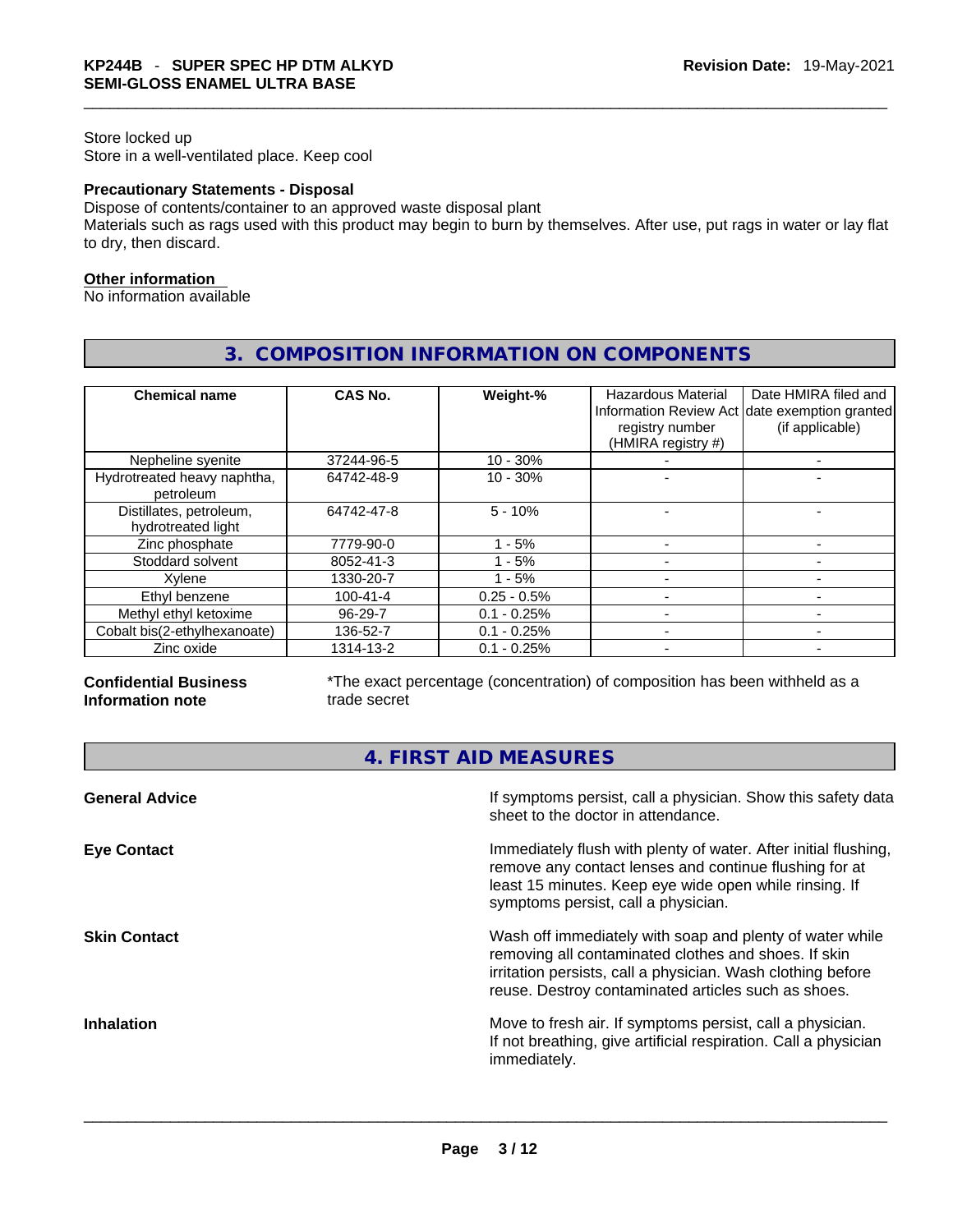| Ingestion                              | Clean mouth with water and afterwards drink plenty of<br>water. Do not induce vomiting without medical advice.<br>Never give anything by mouth to an unconscious person.<br>Consult a physician. |
|----------------------------------------|--------------------------------------------------------------------------------------------------------------------------------------------------------------------------------------------------|
| <b>Protection Of First-Aiders</b>      | Use personal protective equipment.                                                                                                                                                               |
| <b>Most Important Symptoms/Effects</b> | May cause allergic skin reaction.                                                                                                                                                                |
| <b>Notes To Physician</b>              | Treat symptomatically.                                                                                                                                                                           |

**5. FIRE-FIGHTING MEASURES** 

| <b>Suitable Extinguishing Media</b>                                                               | Foam, dry powder or water. Use extinguishing measures<br>that are appropriate to local circumstances and the<br>surrounding environment.                                                                                                               |  |  |  |
|---------------------------------------------------------------------------------------------------|--------------------------------------------------------------------------------------------------------------------------------------------------------------------------------------------------------------------------------------------------------|--|--|--|
| Protective equipment and precautions for firefighters                                             | As in any fire, wear self-contained breathing apparatus<br>pressure-demand, MSHA/NIOSH (approved or equivalent)<br>and full protective gear.                                                                                                           |  |  |  |
| <b>Specific Hazards Arising From The Chemical</b>                                                 | Combustible material. Closed containers may rupture if<br>exposed to fire or extreme heat. Keep product and empty<br>container away from heat and sources of ignition. Thermal<br>decomposition can lead to release of irritating gases and<br>vapors. |  |  |  |
| <b>Sensitivity to mechanical impact</b>                                                           | No                                                                                                                                                                                                                                                     |  |  |  |
| Sensitivity to static discharge                                                                   | Yes                                                                                                                                                                                                                                                    |  |  |  |
| <b>Flash Point Data</b><br>Flash point (°F)<br>Flash Point (°C)<br><b>Method</b>                  | 106<br>41<br><b>PMCC</b>                                                                                                                                                                                                                               |  |  |  |
| <b>Flammability Limits In Air</b>                                                                 |                                                                                                                                                                                                                                                        |  |  |  |
| Lower flammability limit:<br><b>Upper flammability limit:</b>                                     | Not available<br>Not available                                                                                                                                                                                                                         |  |  |  |
| Health: 2<br>Flammability: 2<br><b>NFPA</b>                                                       | <b>Instability: 0</b><br><b>Special: Not Applicable</b>                                                                                                                                                                                                |  |  |  |
| <b>NFPA Legend</b><br>0 - Not Hazardous<br>1 - Slightly<br>2 - Moderate<br>3 - High<br>4 - Severe |                                                                                                                                                                                                                                                        |  |  |  |
|                                                                                                   | The ratings assigned are only suggested ratings, the contractor/employer has ultimate responsibilities for NFPA ratings where this system is used.                                                                                                     |  |  |  |

*Additional information regarding the NFPA rating system is available from the National Fire Protection Agency (NFPA) at www.nfpa.org.*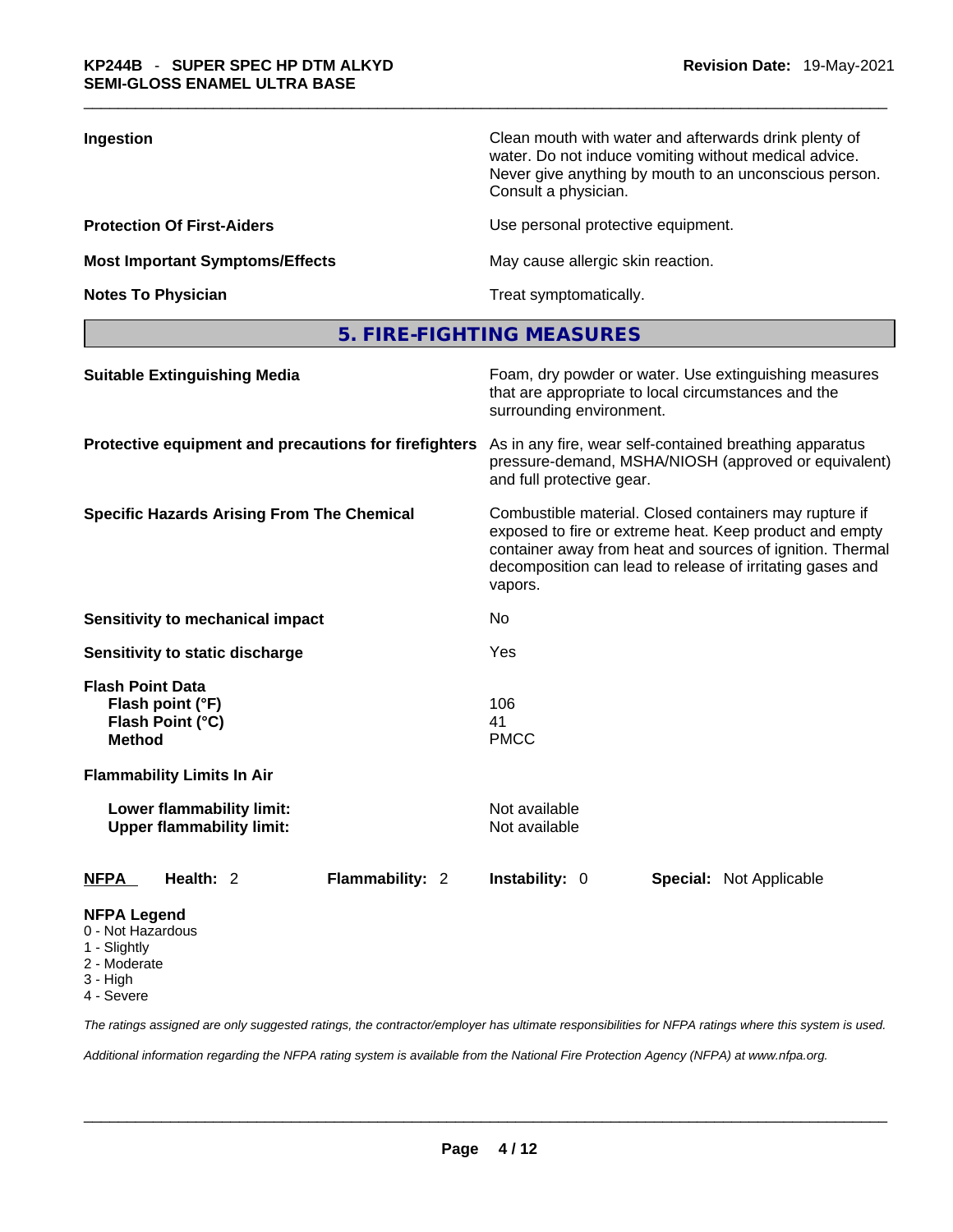## **6. ACCIDENTAL RELEASE MEASURES**

| <b>Personal Precautions</b>      | Use personal protective equipment. Remove all sources of<br>ignition.                                                                                                                                                                                                                                            |
|----------------------------------|------------------------------------------------------------------------------------------------------------------------------------------------------------------------------------------------------------------------------------------------------------------------------------------------------------------|
| <b>Other Information</b>         | Prevent further leakage or spillage if safe to do so. Do not<br>allow material to contaminate ground water system.<br>Prevent product from entering drains. Do not flush into<br>surface water or sanitary sewer system. Local authorities<br>should be advised if significant spillages cannot be<br>contained. |
| <b>Environmental precautions</b> | See Section 12 for additional Ecological Information.                                                                                                                                                                                                                                                            |
| <b>Methods for Cleaning Up</b>   | Dam up. Soak up with inert absorbent material. Pick up<br>and transfer to properly labeled containers. Clean<br>contaminated surface thoroughly.                                                                                                                                                                 |

## **7. HANDLING AND STORAGE**

| Handling                      | Use only in area provided with appropriate exhaust<br>ventilation. Do not breathe vapors or spray mist. Wear<br>personal protective equipment. Take precautionary<br>measures against static discharges. To avoid ignition of<br>vapors by static electricity discharge, all metal parts of the<br>equipment must be grounded. Keep away from open<br>flames, hot surfaces and sources of ignition. |
|-------------------------------|-----------------------------------------------------------------------------------------------------------------------------------------------------------------------------------------------------------------------------------------------------------------------------------------------------------------------------------------------------------------------------------------------------|
| <b>Storage</b>                | Keep containers tightly closed in a dry, cool and<br>well-ventilated place. Keep away from heat. Keep away<br>from open flames, hot surfaces and sources of ignition.<br>Keep in properly labeled containers. Keep out of the reach<br>of children.                                                                                                                                                 |
|                               | <b>DANGER</b> - Rags, steel wool or waste soaked with this<br>product may spontaneously catch fire if improperly<br>discarded. Immediately after use, place rags, steel wool or<br>waste in a sealed water-filled metal container.                                                                                                                                                                  |
| <b>Incompatible Materials</b> | Incompatible with strong acids and bases and strong<br>oxidizing agents.                                                                                                                                                                                                                                                                                                                            |

**8. EXPOSURE CONTROLS/PERSONAL PROTECTION** 

### **Exposure Limits**

| <b>Chemical name</b> | ACGIH TLV    | Alberta                     | <b>British Columbia</b>      | Ontario                     | Quebec                          |
|----------------------|--------------|-----------------------------|------------------------------|-----------------------------|---------------------------------|
| Nepheline syenite    | N/E          | N/E                         | N/E                          | 10 mg/m $3$ - TWA           | N/E                             |
| Stoddard solvent     | TWA: 100 ppm | 100 ppm - TWA               | 290 ma/m3 - TWA              | 525 mg/m <sup>3</sup> - TWA | 100 ppm - TWAEV                 |
|                      |              | 572 mg/m <sup>3</sup> - TWA | 580 ma/m <sup>3</sup> - STEL |                             | l 525 ma/m <sup>3</sup> - TWAEV |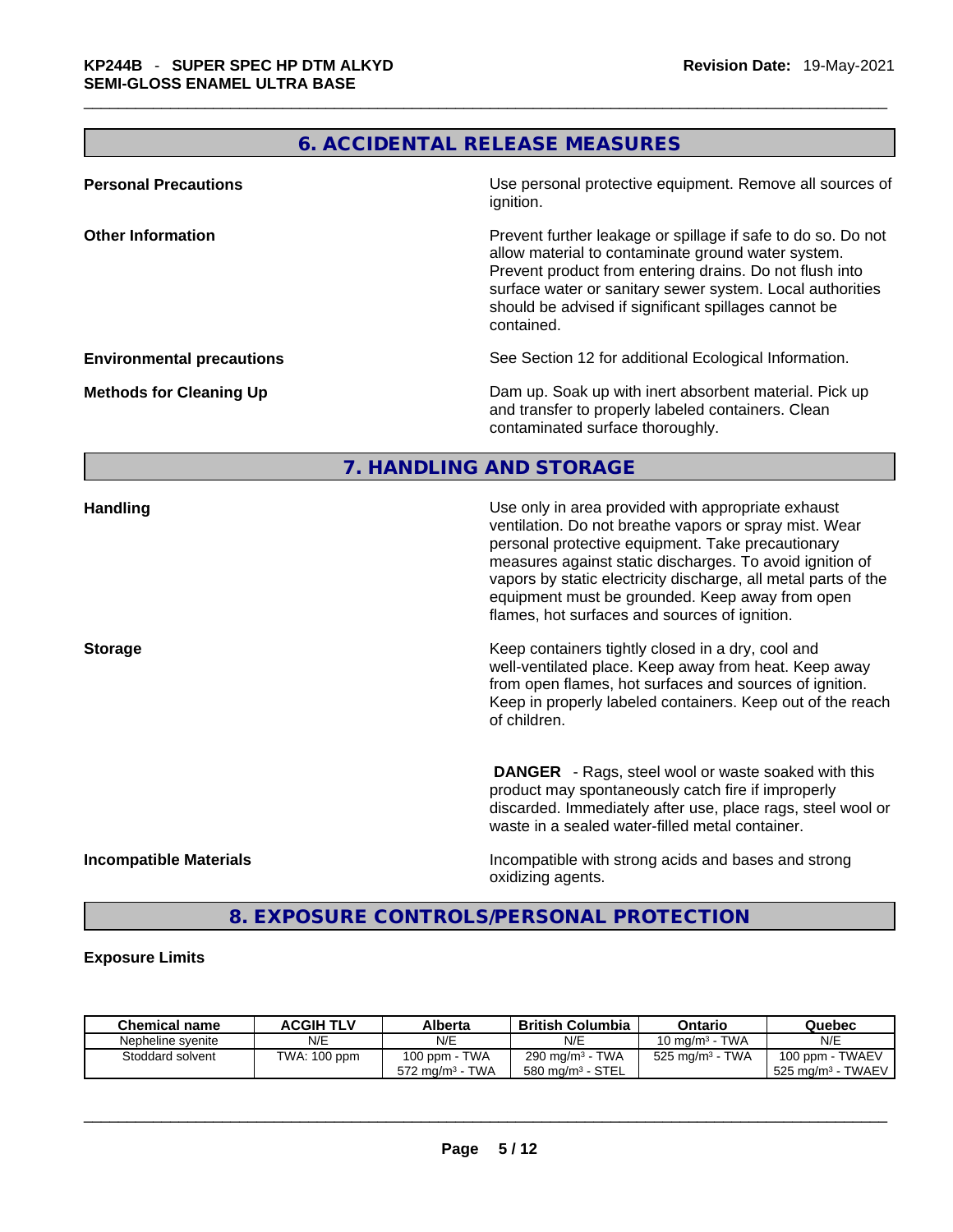## \_\_\_\_\_\_\_\_\_\_\_\_\_\_\_\_\_\_\_\_\_\_\_\_\_\_\_\_\_\_\_\_\_\_\_\_\_\_\_\_\_\_\_\_\_\_\_\_\_\_\_\_\_\_\_\_\_\_\_\_\_\_\_\_\_\_\_\_\_\_\_\_\_\_\_\_\_\_\_\_\_\_\_\_\_\_\_\_\_\_\_\_\_ **KP244B** - **SUPER SPEC HP DTM ALKYD SEMI-GLOSS ENAMEL ULTRA BASE**

| Xylene        | STEL: 150 ppm<br>TWA: 100 ppm                                                                                                | 100 ppm - TWA<br>434 mg/m $3 - TWA$<br>150 ppm - STEL                                                                     | 100 ppm - TWA<br>150 ppm - STEL               | 100 ppm - TWA<br>150 ppm - STEL                        | 100 ppm - TWAEV<br>434 mg/m $3$ - TWAEV<br>150 ppm - STEV                                                                              |
|---------------|------------------------------------------------------------------------------------------------------------------------------|---------------------------------------------------------------------------------------------------------------------------|-----------------------------------------------|--------------------------------------------------------|----------------------------------------------------------------------------------------------------------------------------------------|
| Ethyl benzene | TWA: 20 ppm                                                                                                                  | $651$ mg/m <sup>3</sup> - STEL<br>100 ppm - TWA<br>434 mg/m $3$ - TWA<br>125 ppm - STEL<br>$543$ mg/m <sup>3</sup> - STEL | 20 ppm - TWA                                  | 20 ppm - TWA                                           | $651$ mg/m <sup>3</sup> - STEV<br>100 ppm - TWAEV<br>434 mg/m <sup>3</sup> - TWAEV<br>125 ppm - STEV<br>$543$ mg/m <sup>3</sup> - STEV |
| Zinc oxide    | STEL: $10 \text{ mg/m}^3$<br>respirable particulate<br>matter<br>TWA: $2 \text{ mg/m}^3$<br>respirable particulate<br>matter | $2 \text{ mg/m}^3$ - TWA<br>10 mg/m $3 -$ STEL                                                                            | $2 \text{mq/m}^3$ - TWA<br>10 mg/m $3 -$ STEL | $2 \text{ mg/m}^3$ - TWA<br>$10 \text{ mg/m}^3$ - STEL | $10 \text{ mg/m}^3$ - TWAEV<br>$5 \text{ mg/m}^3$ - TWAEV<br>10 mg/m $3 -$ STEV                                                        |

#### **Legend**

ACGIH - American Conference of Governmental Industrial Hygienists Alberta - Alberta Occupational Exposure Limits British Columbia - British Columbia Occupational Exposure Limits Ontario - Ontario Occupational Exposure Limits Quebec - Quebec Occupational Exposure Limits N/E - Not established

#### **Personal Protective Equipment**

**Engineering Measures Ensure 2018** Ensure adequate ventilation, especially in confined areas.

**Eye/Face Protection** Safety glasses with side-shields. If splashes are likely to occur, wear: Tightly fitting safety goggles **Skin Protection** Long sleeved clothing. Protective gloves. **Respiratory Protection In operations where exposure limits are exceeded, use a** NIOSH approved respirator that has been selected by a technically qualified person for the specific work conditions. When spraying the product or applying in confined areas, wear a NIOSH approved respirator specified for paint spray or organic vapors.

**Hygiene Measures Avoid contact with skin, eyes and clothing. Remove and Avoid contact with skin, eyes and clothing. Remove and Avoid contact with skin, eyes and clothing. Remove and** wash contaminated clothing before re-use. Wash thoroughly after handling. When using do not eat, drink or smoke.

### **9. PHYSICAL AND CHEMICAL PROPERTIES**

| Appearance              | liquid                   |
|-------------------------|--------------------------|
| Odor                    | solvent                  |
| Odor Threshold          | No information available |
| Density (Ibs/gal)       | $9.0 - 9.4$              |
| <b>Specific Gravity</b> | $1.07 - 1.13$            |
| рH                      | No information available |
| <b>Viscosity (cps)</b>  | No information available |
| Solubility(ies)         | No information available |
| Water solubility        | No information available |
| <b>Evaporation Rate</b> | No information available |
| Vapor pressure          | No information available |
| Vapor density           | No information available |
| Wt. % Solids            | $60 - 70$                |
| Vol. % Solids           | $45 - 55$                |
| Wt. % Volatiles         | $30 - 40$                |
|                         |                          |
|                         |                          |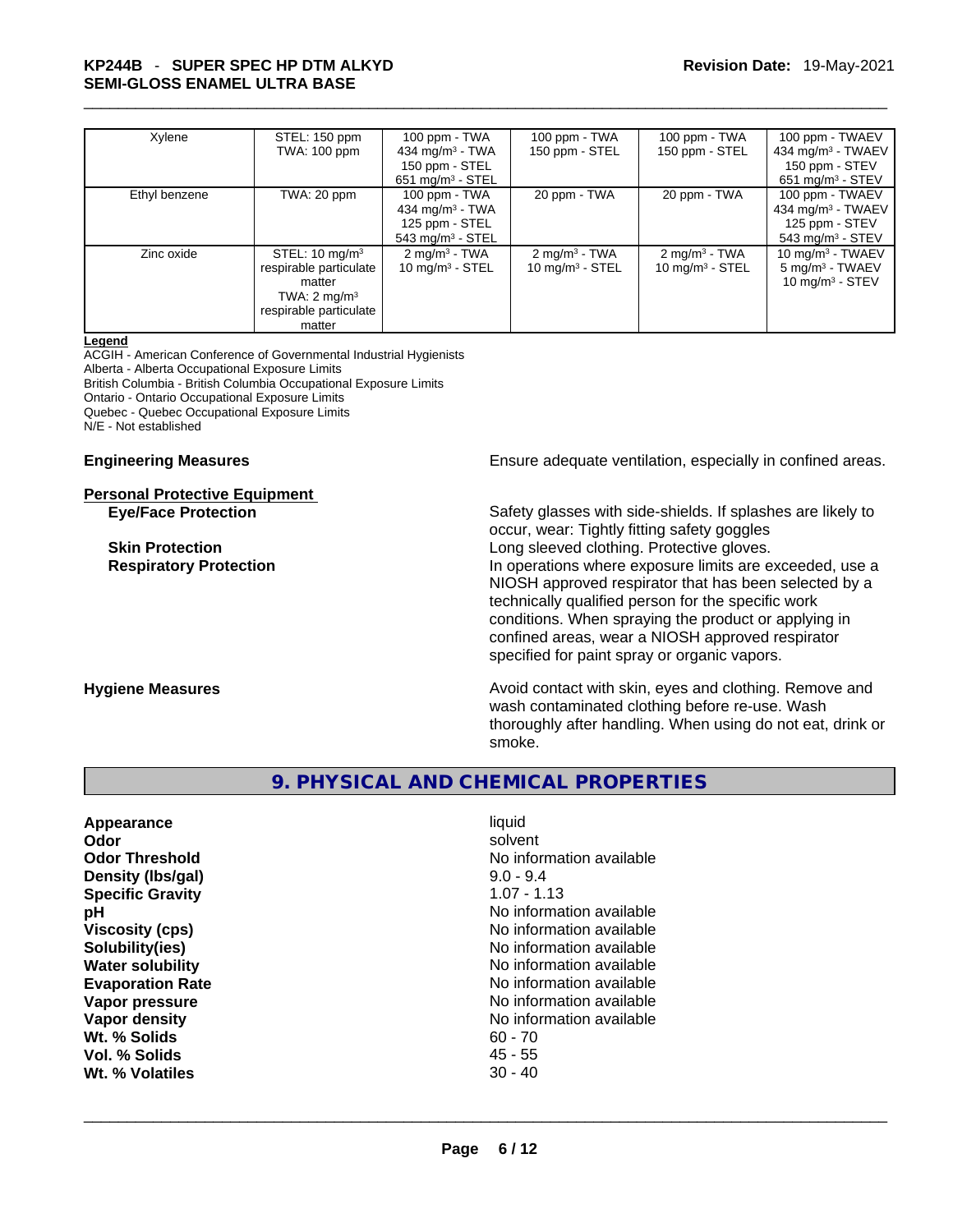**Vol. % Volatiles** 45 - 55 **VOC Regulatory Limit (g/L)** < 400 **Boiling Point (°F)** 279 **Boiling Point (°C)** 137 **Freezing point (°F)** No information available **Freezing Point (°C)** The state of the Monometer of Noinformation available **Flash point (°F)** 106 **Flash Point (°C)** 41 **Method** PMCC **Flammability (solid, gas)** Not applicable **Upper flammability limit:**<br> **Lower flammability limit:**<br>
Not applicable<br>
Not applicable **Lower flammability limit:**<br> **Autoignition Temperature (°F)** Not applicable available **Autoignition Temperature (°F) Autoignition Temperature (°C)** No information available **Decomposition Temperature (°F)** No information available **Decomposition Temperature (°C)** No information available **Partition coefficient Contract Community No information available** 

## **10. STABILITY AND REACTIVITY**

**Reactivity Not Applicable Not Applicable** 

**Chemical Stability Stability** Stable under normal conditions. Hazardous polymerisation

oxidizing agents.

does not occur. **Conditions to avoid Keep away from open flames, hot surfaces, static Conditions to avoid Keep away from open flames**, hot surfaces, static

electricity and sources of ignition. **Incompatible Materials Incompatible with strong acids and bases and strong** 

**Hazardous Decomposition Products** Thermal decomposition can lead to release of irritating gases and vapors.

**Possibility of hazardous reactions** None under normal conditions of use.

## **11. TOXICOLOGICAL INFORMATION**

**Product Information Information on likely routes of exposure**

**Acute Toxicity** 

**Principal Routes of Exposure Exposure** Eye contact, skin contact and inhalation.

**Product Information Repeated or prolonged exposure to organic solvents may** lead to permanent brain and nervous system damage. Intentional misuse by deliberately concentrating and inhaling vapors may be harmful or fatal.

### **Symptoms related to the physical,chemical and toxicological characteristics**

**Symptoms**<br>
No information available<br>
Noting and the set of the set of the set of the set of the set of the set of the set of the set of the set of the set of the set of the set of the set of the set of the set of the set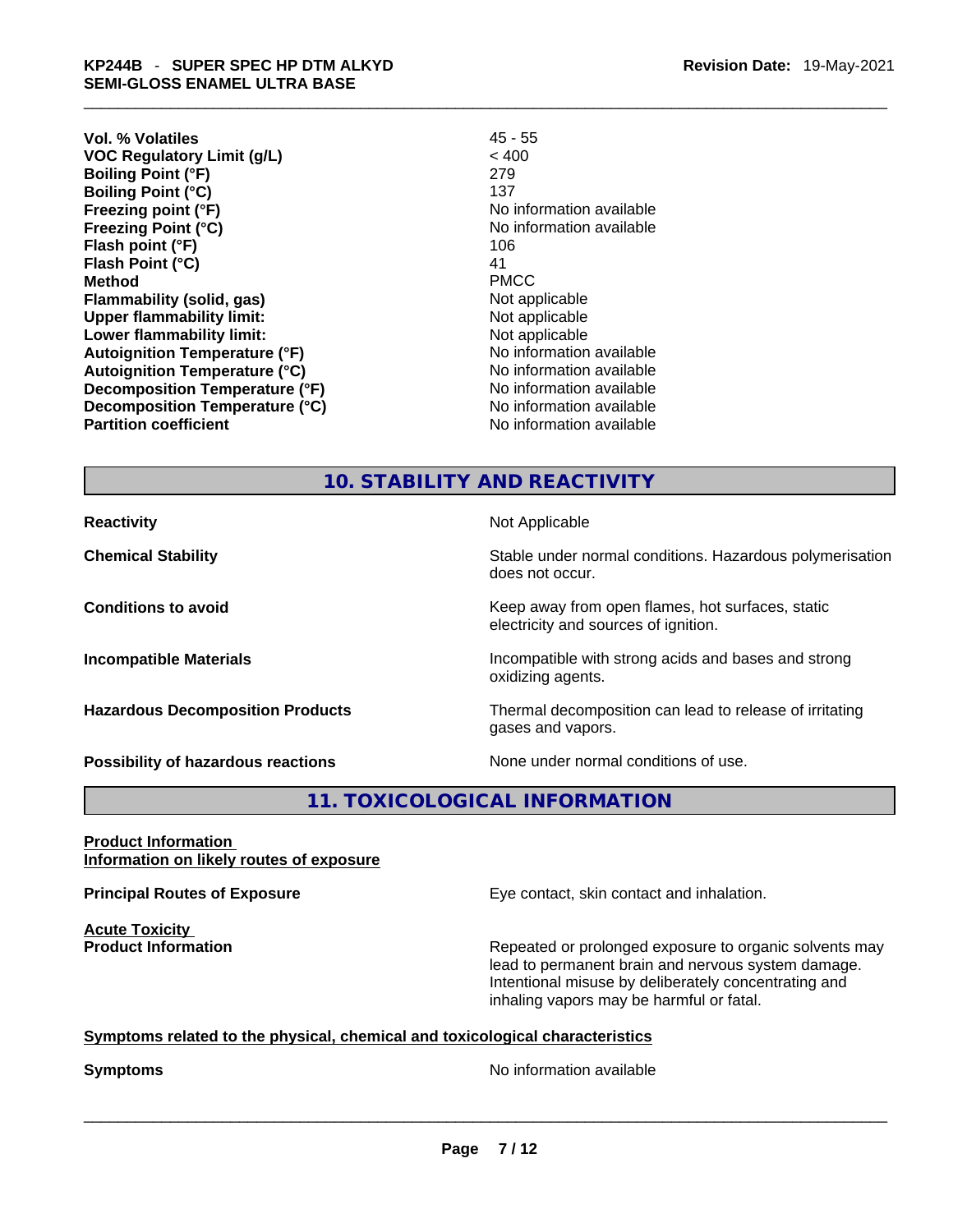## **Delayed and immediate effects as well as chronic effects from short and long-term exposure**

| Contact with eyes may cause irritation.<br>Eye contact                                                                                                                                                                                                          |  |
|-----------------------------------------------------------------------------------------------------------------------------------------------------------------------------------------------------------------------------------------------------------------|--|
| May cause skin irritation and/or dermatitis. Prolonged skin<br><b>Skin contact</b><br>contact may defat the skin and produce dermatitis.                                                                                                                        |  |
| High vapor / aerosol concentrations are irritating to the<br><b>Inhalation</b><br>eyes, nose, throat and lungs and may cause headaches,                                                                                                                         |  |
| dizziness, drowsiness, unconsciousness, and other central<br>nervous system effects.                                                                                                                                                                            |  |
| Ingestion may cause irritation to mucous membranes.<br>Ingestion<br>Small amounts of this product aspirated into the<br>respiratory system during ingestion or vomiting may cause<br>mild to severe pulmonary injury, possibly progressing to                   |  |
| death.                                                                                                                                                                                                                                                          |  |
| May cause an allergic skin reaction.<br><b>Sensitization</b>                                                                                                                                                                                                    |  |
| No information available.<br><b>Neurological Effects</b>                                                                                                                                                                                                        |  |
| No information available.<br><b>Mutagenic Effects</b>                                                                                                                                                                                                           |  |
| May damage fertility or the unborn child.<br><b>Reproductive Effects</b>                                                                                                                                                                                        |  |
| No information available.<br><b>Developmental Effects</b>                                                                                                                                                                                                       |  |
| No information available.<br><b>Target organ effects</b>                                                                                                                                                                                                        |  |
| May cause disorder and damage to the. Respiratory<br>STOT - single exposure<br>system. Central nervous system.                                                                                                                                                  |  |
| Causes damage to organs through prolonged or repeated<br><b>STOT - repeated exposure</b><br>exposure. Causes damage to organs through prolonged or<br>repeated exposure if inhaled.                                                                             |  |
| Other adverse effects<br>No information available.                                                                                                                                                                                                              |  |
| May be harmful if swallowed and enters airways. Small<br><b>Aspiration Hazard</b><br>amounts of this product aspirated into the respiratory<br>system during ingestion or vomiting may cause mild to<br>severe pulmonary injury, possibly progressing to death. |  |

#### **Numerical measures of toxicity**

#### **The following values are calculated based on chapter 3.1 of the GHS document**

| ATEmix (oral)                        | 20627 mg/kg |
|--------------------------------------|-------------|
| <b>ATEmix (dermal)</b>               | 8452 mg/kg  |
| <b>ATEmix (inhalation-dust/mist)</b> | 108.4 mg/L  |

### **Component Information**

| Chemical name                                 | Oral LD50            | Dermal LD50              | Inhalation LC50                      |
|-----------------------------------------------|----------------------|--------------------------|--------------------------------------|
| Hydrotreated heavy naphtha,                   | $> 6000$ mg/kg (Rat) | $>$ 3160 mg/kg (Rabbit)  | $> 8500$ mg/m <sup>3</sup> (Rat) 4 h |
| petroleum                                     |                      |                          |                                      |
| 64742-48-9                                    |                      |                          |                                      |
| Distillates, petroleum, hydrotreated<br>light | $>$ 5000 mg/kg (Rat) | $>$ 2000 mg/kg (Rabbit)  | $> 5.2$ mg/L (Rat) 4 h               |
| 64742-47-8                                    |                      |                          |                                      |
| Zinc phosphate<br>7779-90-0                   | $> 5000$ mg/kg (Rat) |                          |                                      |
| Xvlene<br>1330-20-7                           | $= 3500$ mg/kg (Rat) | $>$ 4350 mg/kg (Rabbit)  | $= 29.08$ mg/L (Rat) 4 h             |
| Ethyl benzene<br>$100 - 41 - 4$               | $= 3500$ mg/kg (Rat) | $= 15400$ mg/kg (Rabbit) | $= 17.4$ mg/L (Rat) 4 h              |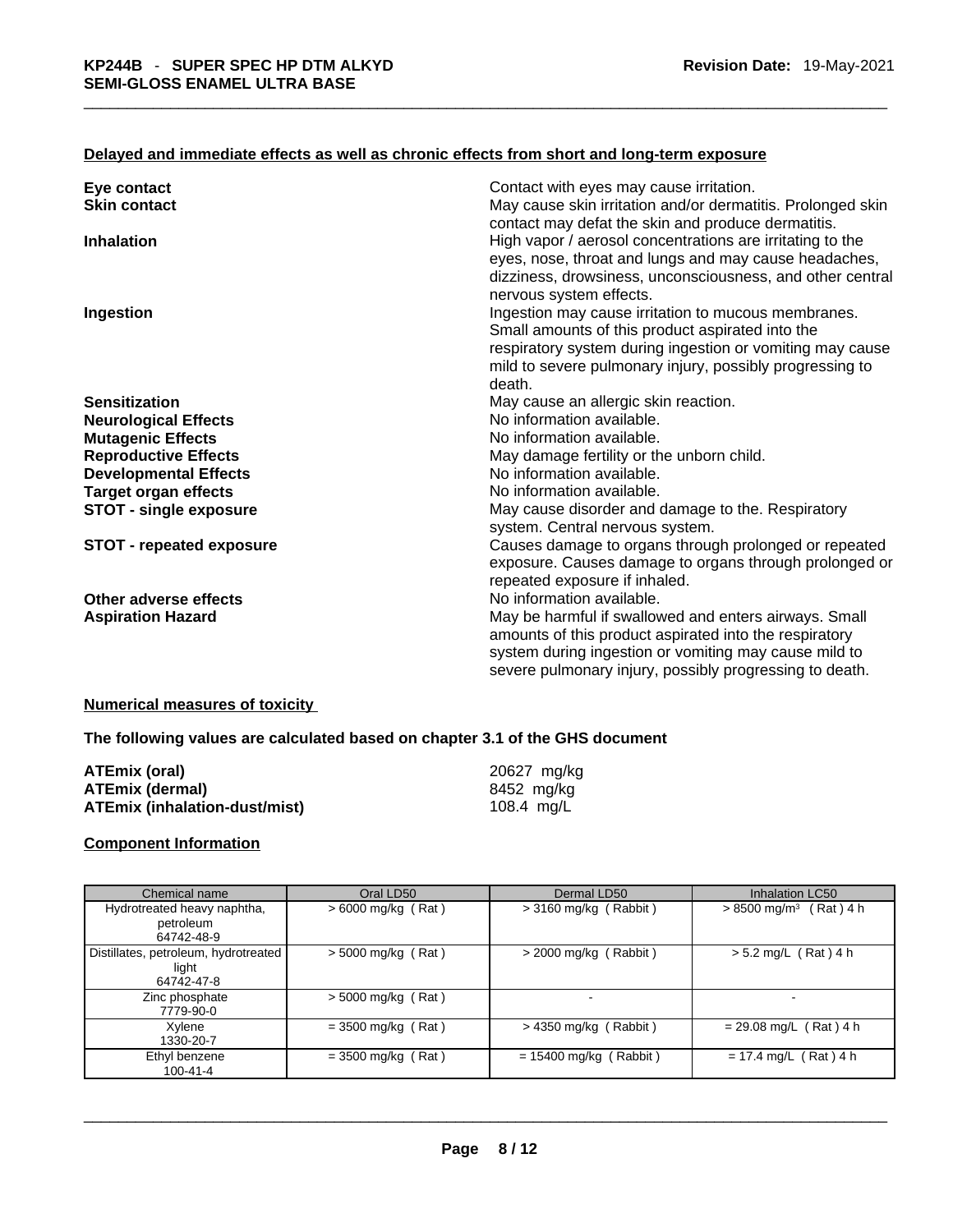| Methyl ethyl ketoxime<br>$96-29-7$       | $= 930$ mg/kg (Rat)  | 1000 - 1800 mg/kg (Rabbit) | > 4.83 mg/L (Rat) 4 h |
|------------------------------------------|----------------------|----------------------------|-----------------------|
| Cobalt bis(2-ethylhexanoate)<br>136-52-7 |                      | > 5000 mg/kg (Rabbit)      | > 10 mg/L (Rat) 1 h   |
| Zinc oxide<br>1314-13-2                  | $>$ 5000 mg/kg (Rat) |                            |                       |

#### **Chronic Toxicity**

#### **Carcinogenicity**

*The information below indicates whether each agency has listed any ingredient as a carcinogen:.* 

| <b>Chemical name</b>         | <b>IARC</b>                    | <b>NTP</b>                   |
|------------------------------|--------------------------------|------------------------------|
|                              | 2B - Possible Human Carcinogen |                              |
| l Ethvl benzene              |                                |                              |
|                              | 2B - Possible Human Carcinogen | Reasonably Anticipated Human |
| Cobalt bis(2-ethylhexanoate) |                                | Carcinogen                   |

• Cobalt and cobalt compounds are listed as possible human carcinogens by IARC (2B). However, there is inadequate evidence of the carcinogenicity of cobalt and cobalt compounds in humans.

#### **Legend**

IARC - International Agency for Research on Cancer NTP - National Toxicity Program OSHA - Occupational Safety & Health Administration

**12. ECOLOGICAL INFORMATION** 

### **Ecotoxicity Effects**

The environmental impact of this product has not been fully investigated.

### **Product Information**

## **Acute Toxicity to Fish**

No information available

### **Acute Toxicity to Aquatic Invertebrates**

No information available

#### **Acute Toxicity to Aquatic Plants**

No information available

#### **Persistence / Degradability**

No information available.

#### **Bioaccumulation**

There is no data for this product.

#### **Mobility in Environmental Media**

#### **Ozone**

No information available. \_\_\_\_\_\_\_\_\_\_\_\_\_\_\_\_\_\_\_\_\_\_\_\_\_\_\_\_\_\_\_\_\_\_\_\_\_\_\_\_\_\_\_\_\_\_\_\_\_\_\_\_\_\_\_\_\_\_\_\_\_\_\_\_\_\_\_\_\_\_\_\_\_\_\_\_\_\_\_\_\_\_\_\_\_\_\_\_\_\_\_\_\_ No information available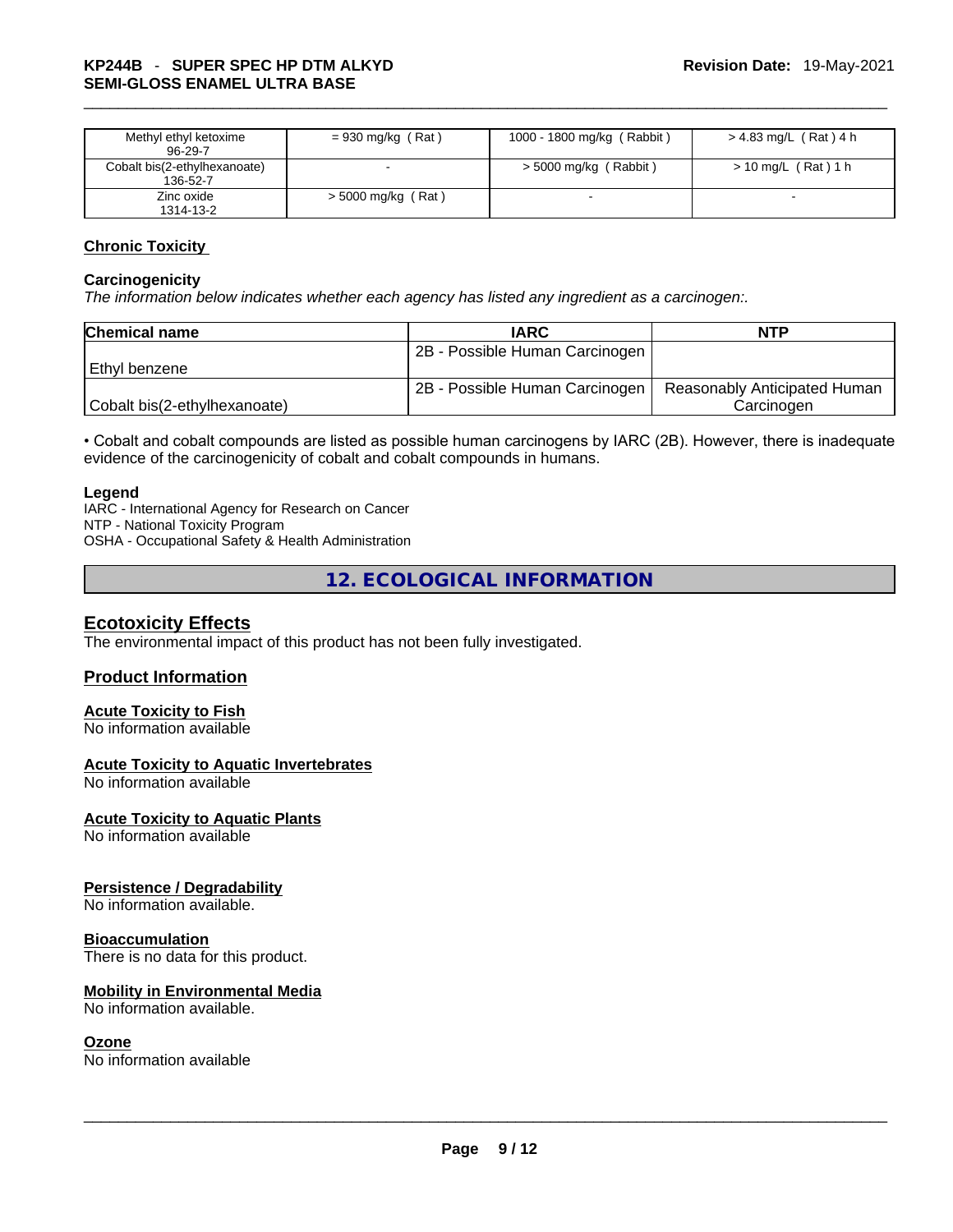### **Component Information**

#### **Acute Toxicity to Fish**

Xylene LC50: 13.5 mg/L (Rainbow Trout - 96 hr.) Ethyl benzene LC50: 12.1 mg/L (Fathead Minnow - 96 hr.) Methyl ethyl ketoxime LC50: 48 mg/L (Bluegill sunfish - 96 hr.)

#### **Acute Toxicity to Aquatic Invertebrates**

Ethyl benzene EC50: 1.8 mg/L (Daphnia magna - 48 hr.) Methyl ethyl ketoxime EC50: 750 mg/L (Daphnia magna - 48 hr.)

#### **Acute Toxicity to Aquatic Plants**

Ethyl benzene EC50: 4.6 mg/L (Green algae (Scenedesmus subspicatus), 72 hrs.)

|                                | 13. DISPOSAL CONSIDERATIONS                                                                                                                                                                                                           |
|--------------------------------|---------------------------------------------------------------------------------------------------------------------------------------------------------------------------------------------------------------------------------------|
| <b>Waste Disposal Method</b>   | Dispose of in accordance with federal, state, provincial, and local regulations.<br>Local requirements may vary, consult your sanitation department or<br>state-designated environmental protection agency for more disposal options. |
| <b>Empty Container Warning</b> | Emptied containers may retain product residue. Follow label warnings even after<br>container is emptied. Residual vapors may explode on ignition.                                                                                     |

**14. TRANSPORT INFORMATION** 

| TDG                                         |  |
|---------------------------------------------|--|
| <b>PAINT</b><br><b>Proper Shipping Name</b> |  |
| <b>Hazard class</b><br>3                    |  |
| UN1263<br>UN-No.                            |  |
| <b>Packing Group</b><br>Ш                   |  |
| <b>Description</b><br>UN1263. PAINT, 3. III |  |

In Canada, Class 3 flammable liquids may be reclassified as non-regulated for domestic ground transportation if they meet the requirements of TDG General Exemption SOR/2008-34.

**ICAO / IATA** Contact the preparer for further information. \_\_\_\_\_\_\_\_\_\_\_\_\_\_\_\_\_\_\_\_\_\_\_\_\_\_\_\_\_\_\_\_\_\_\_\_\_\_\_\_\_\_\_\_\_\_\_\_\_\_\_\_\_\_\_\_\_\_\_\_\_\_\_\_\_\_\_\_\_\_\_\_\_\_\_\_\_\_\_\_\_\_\_\_\_\_\_\_\_\_\_\_\_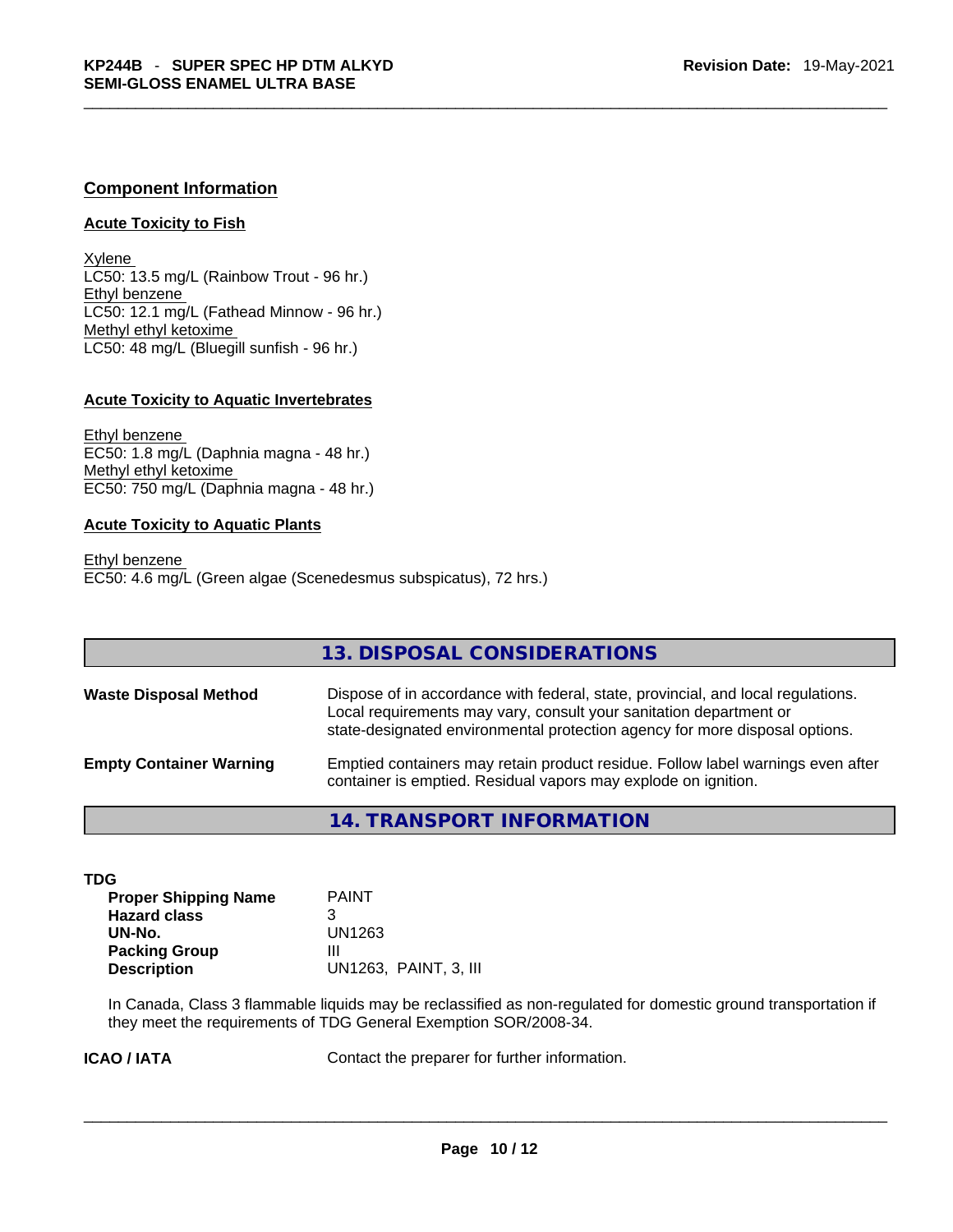**IMDG / IMO Contact the preparer for further information.** 

**15. REGULATORY INFORMATION** 

## **International Inventories**

| <b>TSCA: United States</b> | Yes - All components are listed or exempt. |
|----------------------------|--------------------------------------------|
| <b>DSL: Canada</b>         | Yes - All components are listed or exempt. |

### **National Pollutant Release Inventory (NPRI)**

#### **NPRI Parts 1- 4**

This product contains the following Parts 1-4 NPRI chemicals:

| <b>Chemical name</b> | <b>CAS No.</b> | Weight-%    | <b>NPRI Parts 1-4</b> |  |
|----------------------|----------------|-------------|-----------------------|--|
| Xvlene               | 1330-20-7      | 5%          | Listed                |  |
| Ethyl benzene        | 100-41-4       | 0.25 - 0.5% | Listed                |  |

#### **NPRI Part 5**

This product contains the following NPRI Part 5 Chemicals:

| <b>Chemical name</b>                 | CAS No.    | Weight-%    | <b>NPRI Part 5</b> |  |
|--------------------------------------|------------|-------------|--------------------|--|
| Hydrotreated heavy naphtha,          | 64742-48-9 | $10 - 30\%$ | Listed             |  |
| petroleum                            |            |             |                    |  |
| Distillates, petroleum, hydrotreated | 64742-47-8 | $5 - 10\%$  | Listed             |  |
| light                                |            |             |                    |  |
| Stoddard solvent                     | 8052-41-3  | l - 5%      | Listed             |  |
| Xvlene                               | 1330-20-7  | - 5%        | Listed             |  |
|                                      |            |             |                    |  |

#### **WHMIS Regulatory Status**

This product has been classified in accordance with the hazard criteria of the Hazardous Products Regulations (HPR) and the SDS contains all the information required by the HPR.

**16. OTHER INFORMATION** 

**HMIS** - **Health:** 2\* **Flammability:** 2 **Reactivity:** 0 **PPE:** -

#### **HMIS Legend**

- 0 Minimal Hazard
- 1 Slight Hazard
- 2 Moderate Hazard
- 3 Serious Hazard
- 4 Severe Hazard
- \* Chronic Hazard

X - Consult your supervisor or S.O.P. for "Special" handling instructions.

Note: The PPE rating has intentionally been left blank. Choose appropriate PPE that will protect employees from the hazards the material will *present under the actual normal conditions of use.*